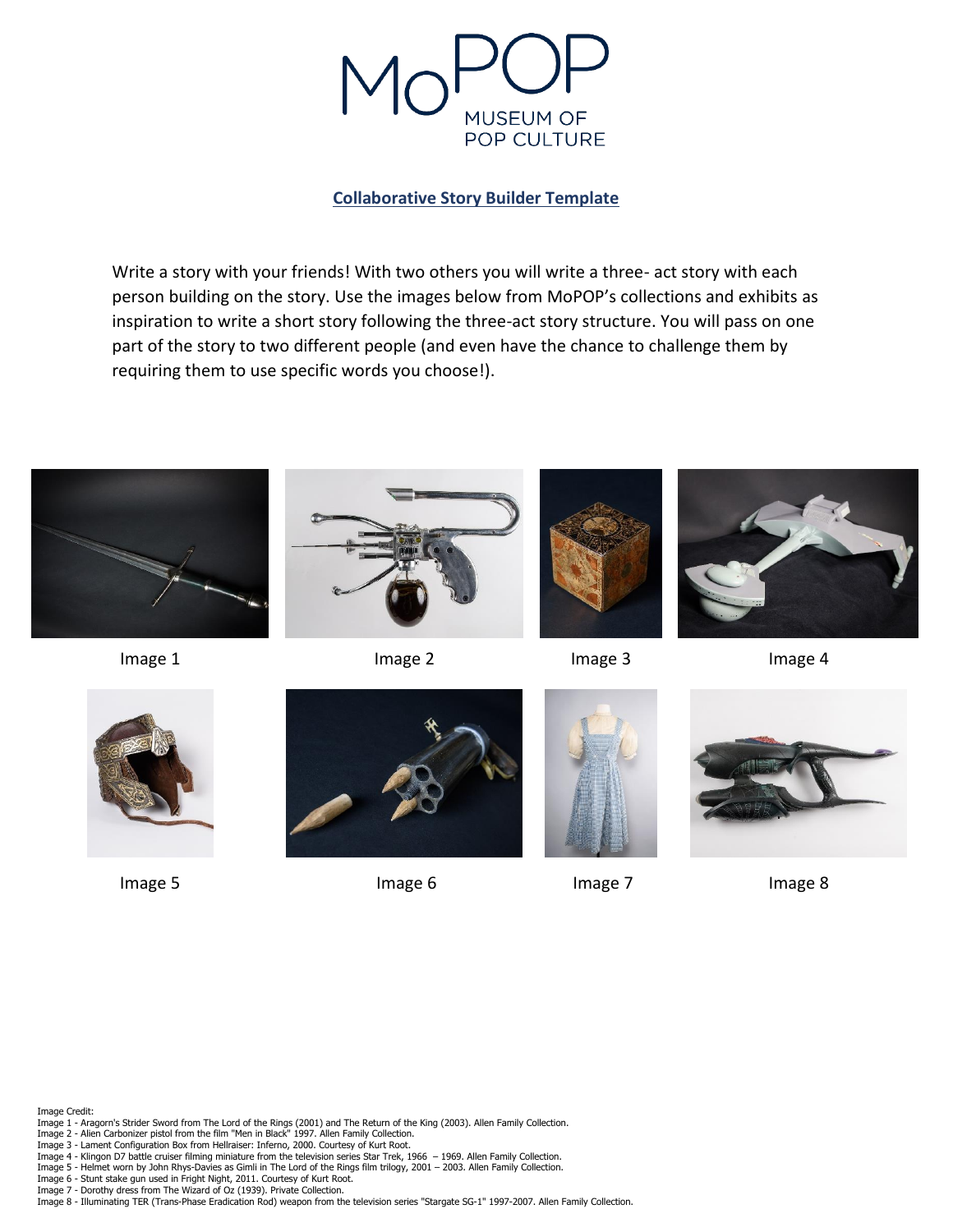### **Author #1**

### **Act 1**

Pick an image:

Write a short description of the **main character** of the story. This is will help your coauthors get to know the main character. *HINT: Think about who your characters are before your start writing. Know their strengths and flaws*.

### **Who is the main character?**

Write a short description of the **setting** of the story. Be detailed enough that your coauthors know where your story takes place and what it's like there. *HINT: Set your story somewhere specific and interesting.* 

## **What is the setting?**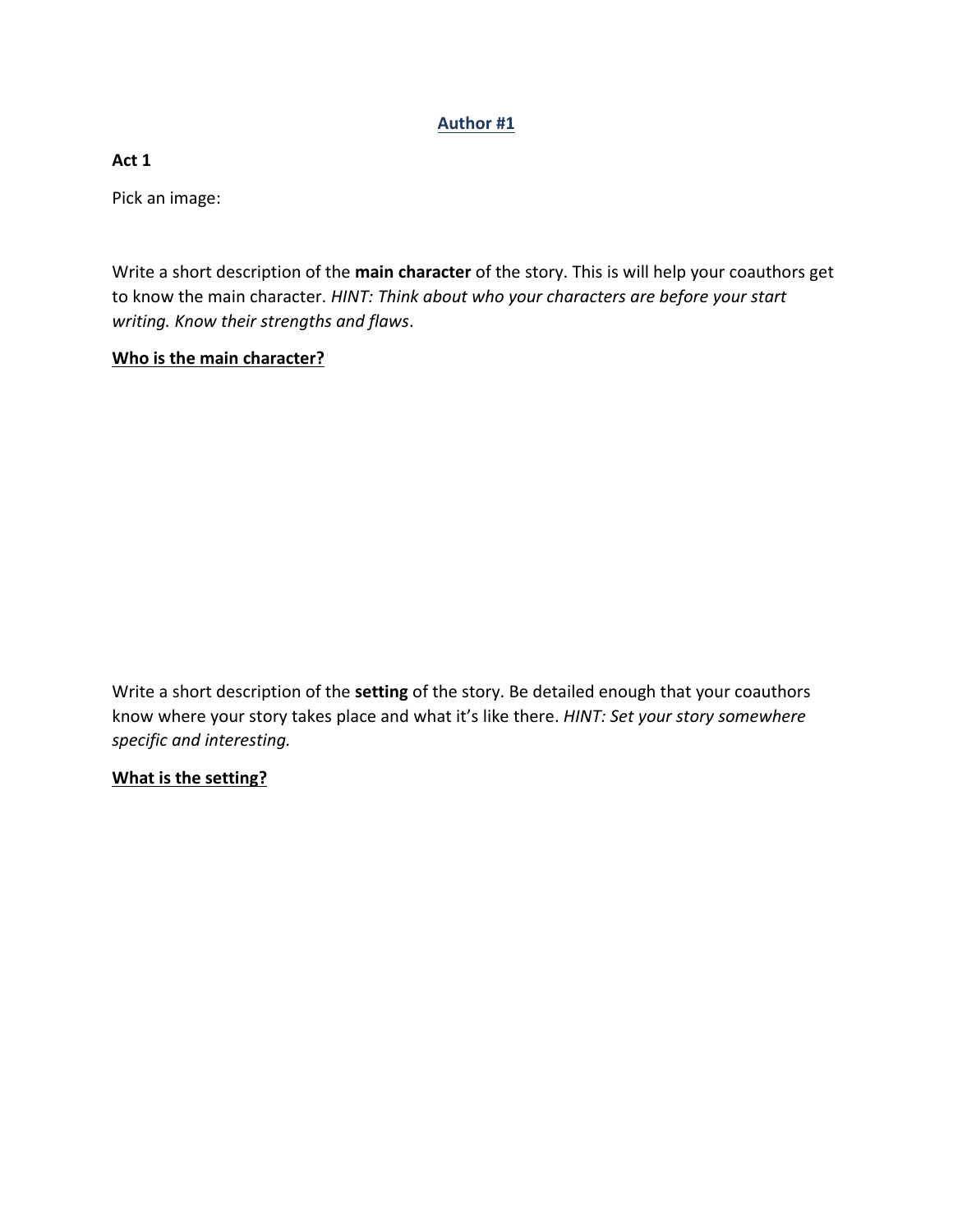In act 1 readers are introduced to the setting, the main character, and the start of the plot line. Use the image you picked as inspiration to start the story.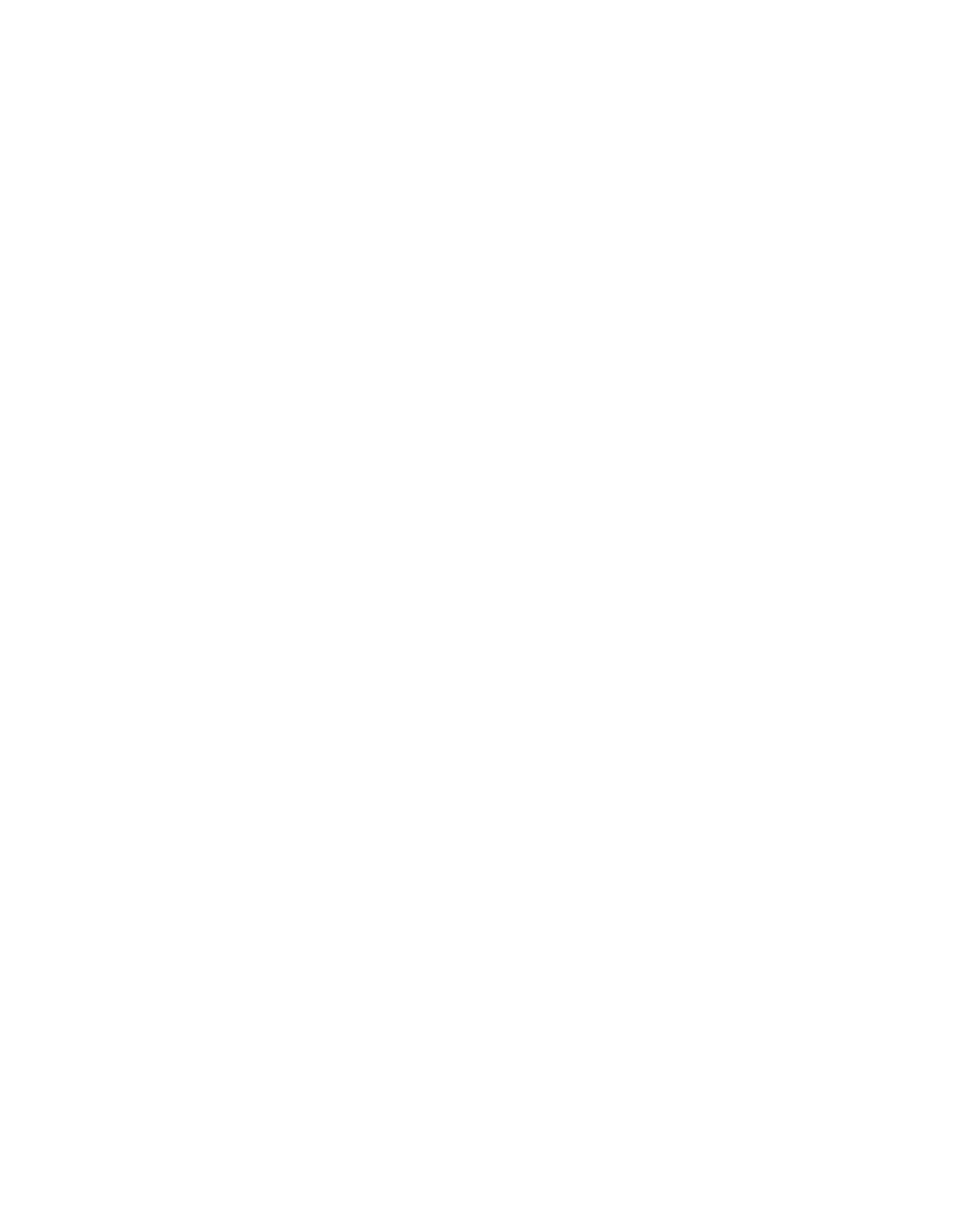Challenge mode – pick two words from the word bank below that author #2 must incorporate into the next part of the story.

### **Word Bank:**

| $O$ Apprehension       | $\bigcap$ Cauldron | $\bigcirc$ Disgust | $\bigcirc$ Dragon   | $O$ Dread        |
|------------------------|--------------------|--------------------|---------------------|------------------|
| $\bigcap$ Acceleration | ◯ Asteroids        | $\bigcap$ Comet    | $\bigcap$ Cosmic    | $\bigcap$ Nebula |
| $O$ Terror             | $O$ Alarming       | $O$ Chilling       | $O$ Cauldron        | $O$ Eerie        |
| $\bigcap$ Illusion     | O Apprentice       | $\bigcap$ Utopia   | $\bigcirc$ Flight   | $O$ Awe          |
| $\Omega$ Intimidating  | $O$ Shocking       | $O$ Malevolent     | $\bigcirc$ Sinister | O Curse          |
| $\bigcap$ Fright       | $\bigcap$ Eclipse  | $\bigcap$ Hairy    | $\bigcap$ Castle    | ◯ Dark           |

#### **Author Name:**

Now save what you have written and pass it along to a friend! Tell them which two words they must include.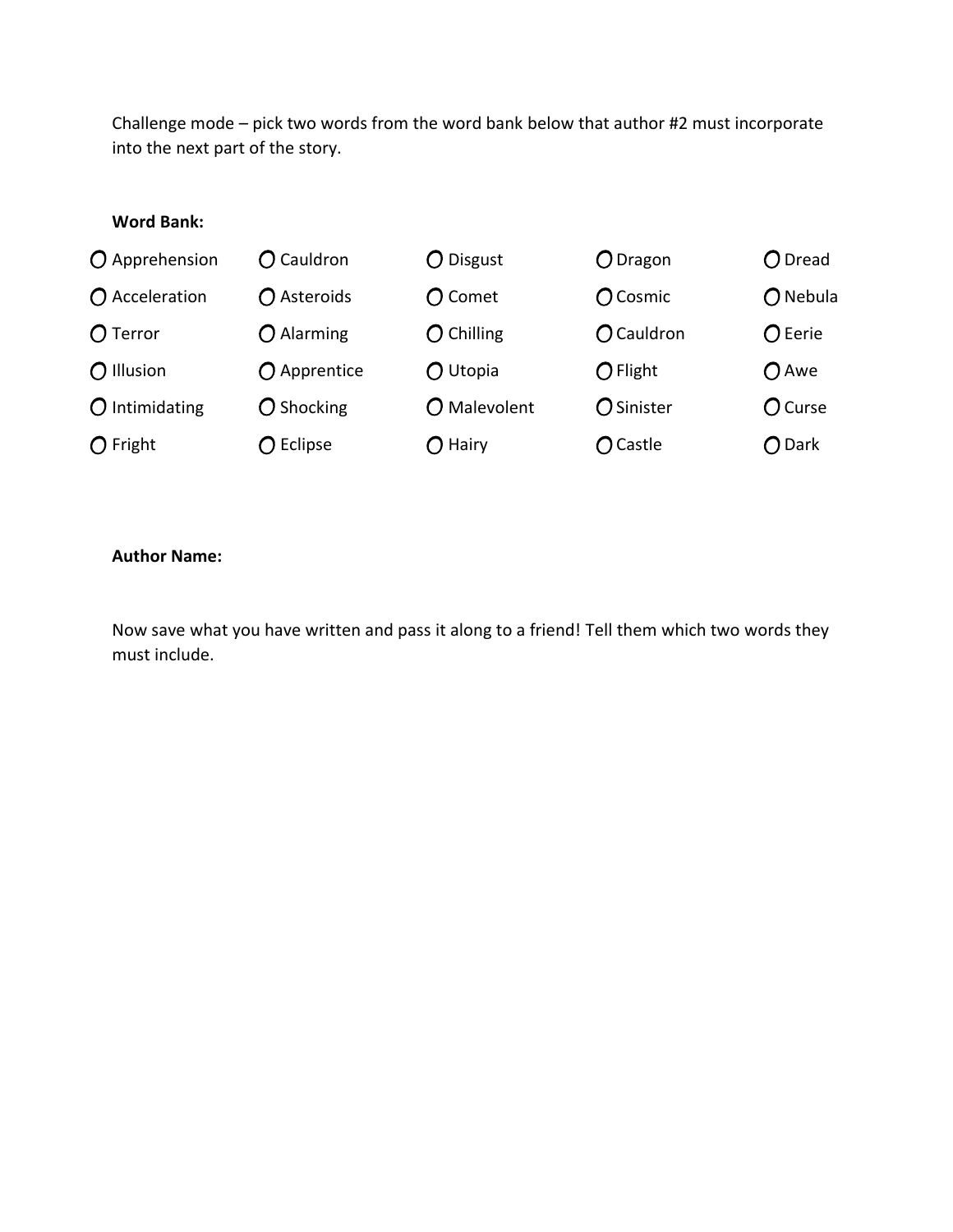#### **Author #2**

You have been invited to write a story with your friends! With two others you will write a threeact story with each person building on the story. Use the images below from MoPOP's collections and exhibits as inspiration to write the second act of a short story following the three-act story structure. You will pass on what you and Author #1 wrote to another friend and have them complete the story (and even have the chance to challenge them by requiring them to use specific words you choose!).

Read what Author #1 wrote.

#### **Act 2**

Pick an image:

In act 2 the plot continues. Develop the characters further and develop the **conflict** or the problem or challenge for the main character. Use the second image you picked as inspiration for act 2 of the story and try to include the challenge words.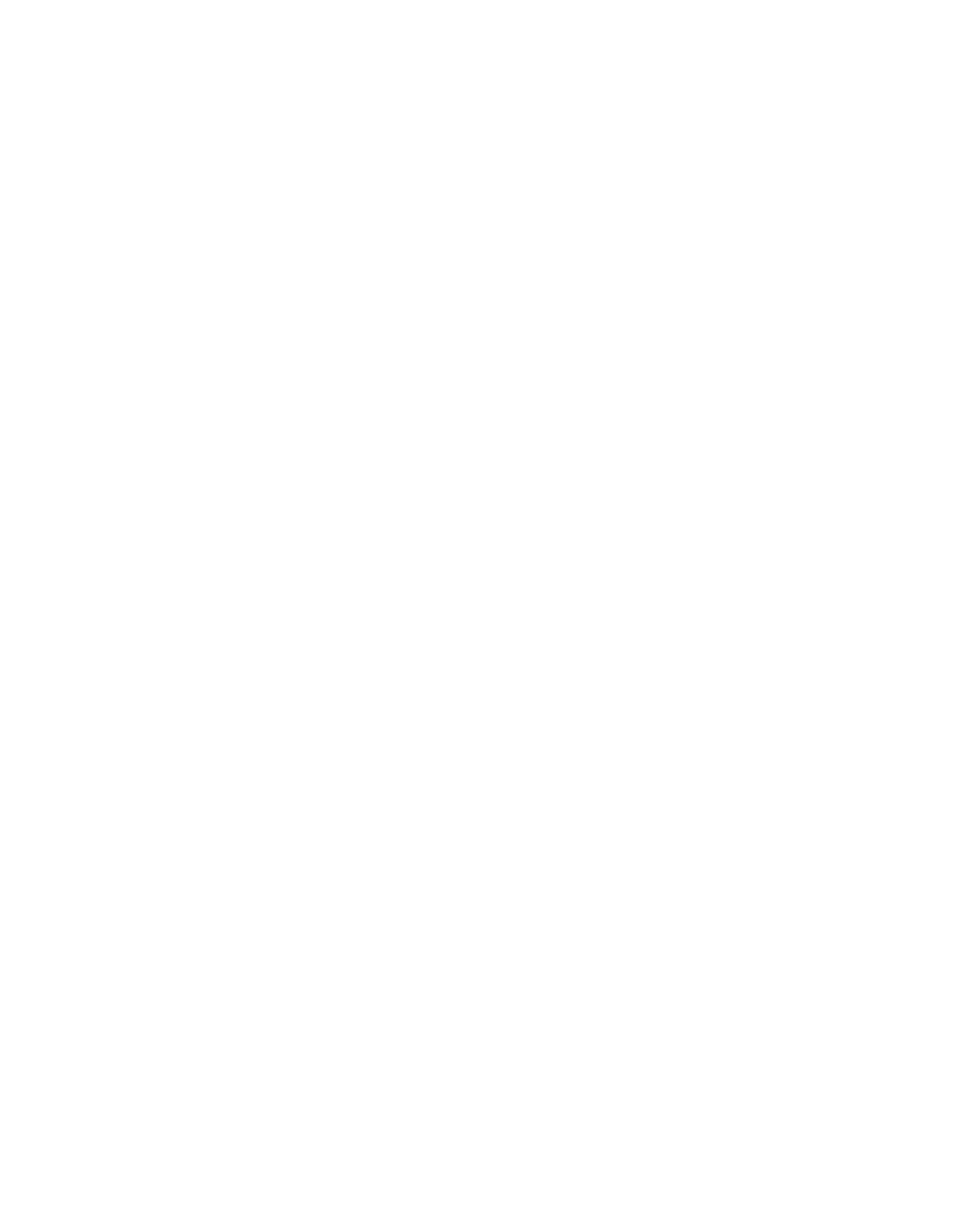Challenge mode – pick two different words from the word bank below that Author #3 must incorporate into the next part of the story.

# **Word Bank:**

| $O$ Apprehension       | $\bigcap$ Cauldron | $\bigcirc$ Disgust | $O$ Dragon        | $O$ Dread         |
|------------------------|--------------------|--------------------|-------------------|-------------------|
| $\bigcap$ Acceleration | ◯ Asteroids        | $\bigcap$ Comet    | $\bigcap$ Cosmic  | $\bigcirc$ Nebula |
| $\bigcap$ Terror       | $\bigcap$ Alarming | $\bigcap$ Chilling | ◯ Cauldron        | $\bigcap$ Eerie   |
| $\bigcap$ Illusion     | $O$ Apprentice     | $\bigcap$ Utopia   | $\bigcirc$ Flight | $O$ Awe           |
| $\bigcap$ Intimidating | $\bigcap$ Shocking | O Malevolent       | ◯ Sinister        | $O$ Curse         |
| $\bigcap$ Fright       | $\bigcap$ Eclipse  | $\bigcap$ Hairy    | $\bigcap$ Castle  | O Dark            |

#### **Author Name:**

Now save what you have written and pass it along to a new friend! Tell them the two words they must include.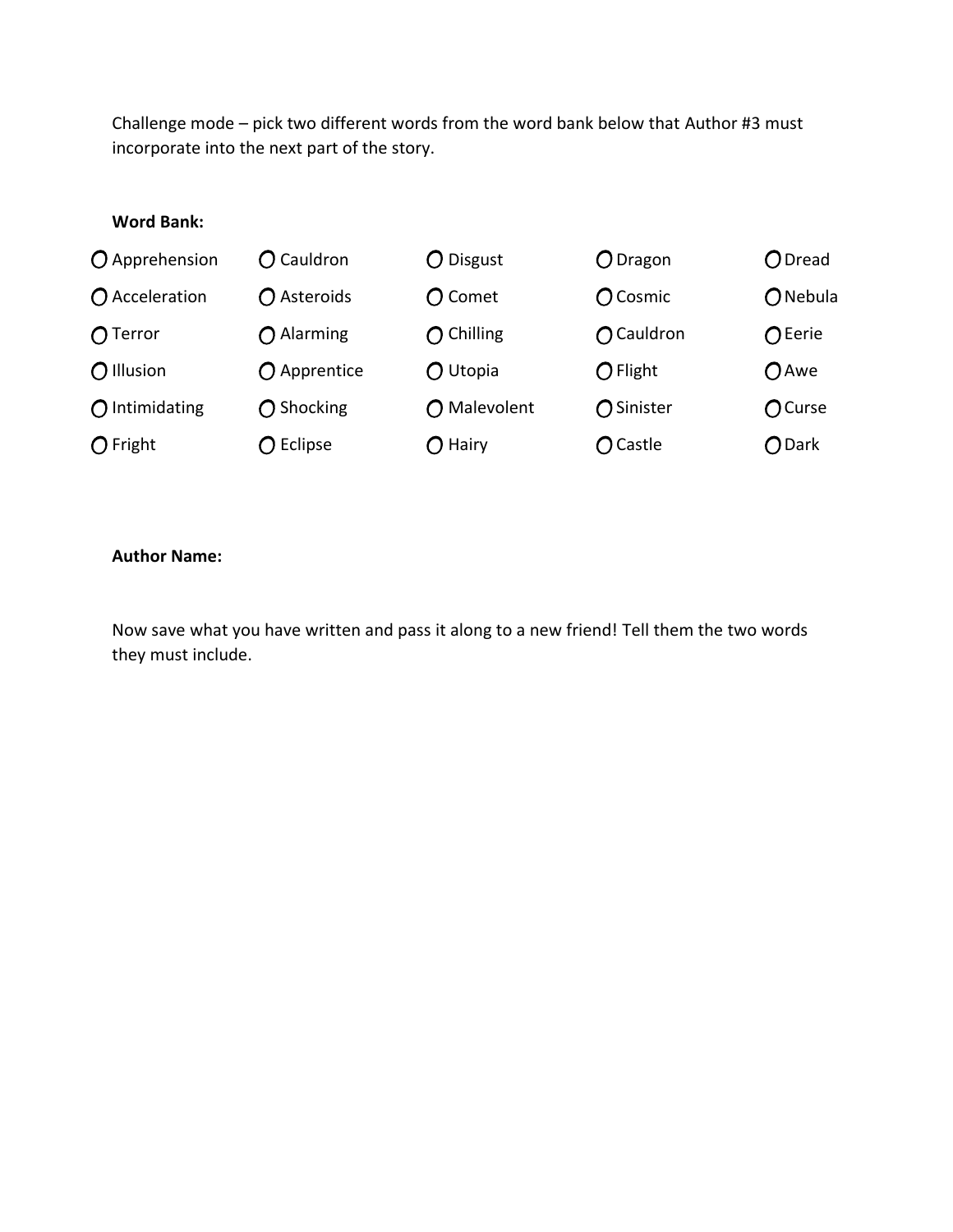### **Author #3**

You have been invited to write a story with your friends! With two others you will write a threeact story with each person building on the story. Use the images below from MoPOP's collections and exhibits as inspiration to write the final act of a short story following the threeact story structure. You will finish what Author #1 and Author #2 have written and send the complete story back to your friends and to MoPOP!

Read what author #1 and #2 wrote.

### **Act 3**

Pick an image:

In act 3 the story reaches its climax. Resolve the conflict and bring the story to its resolution. Use the third image you picked as inspiration for act 3 of the story and try to include the challenge words.